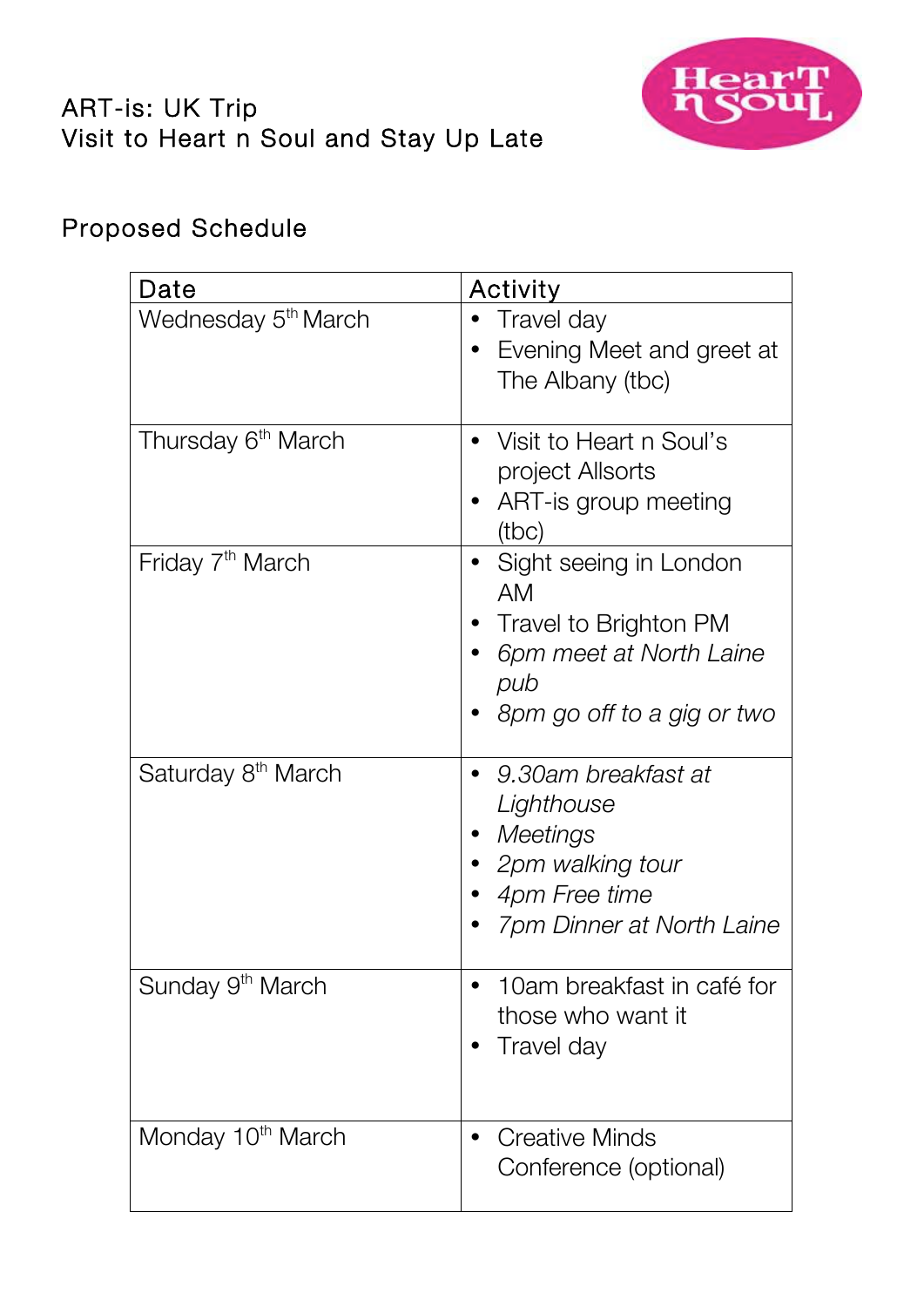# Travel Info

Heart n Soul are based in Deptford, South East London. Stay Up Late are based in Brighton, on the south coast of the UK. We recommend booking your flights to Gatwick airport. It is the closest to both Deptford and Brighton.

Getting to Deptford from Gatwick



By taxi: •Gatwick – Deptford Average journey time – 50mins

6 people - £75.00 - £100.00

http://www.cabmania.com/ http://london-gatwick-taxi.co.uk/



By train:

• Gatwick – London Bridge Average journey time – 40mins

Approx £10 per person

http://www.nationalrail.co.uk/



Getting from London Bridge to Deptford

By train:

• London Bridge – Dartford Rail Station Average journey time – 6mins

1 person - £2.10 (off peak)

Take a train towards Dartford Rail Station. Get off at Deptford.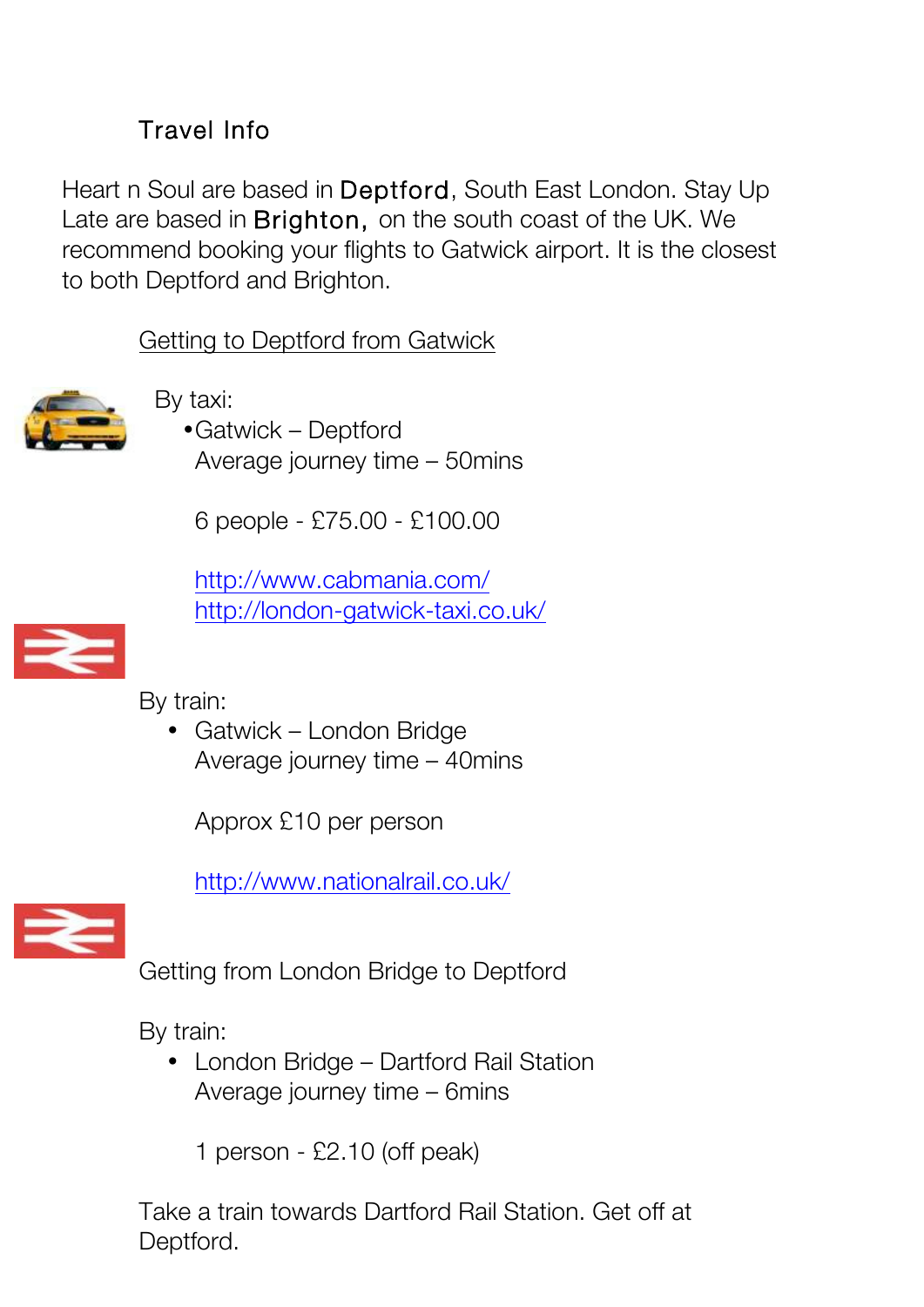#### Getting around London

It is cheaper to travel using an Oyster Card than buying single tickets. Oyster card itself costs £5.00. You can return it and get your money back before leaving London (keep receipts with you!).



**UNDERGROUND** 



You can buy one at any of the Underground stations or at a shop that has an Oyster symbol in the window.

A single bus ticket using your Oyster Card will cost £1.40. Underground within zones 1-2 will be £2.10 during off-peak hours and £2.80 during peak hours.You will need to top-up your Oyster accordingly.

Bus single with no Oyster Card - £2.40, tube - £4.50.



There is also an option of a Travel card. There are daily and weekly travel cards.

Anytime daily travel card costs £8.80 for zones 1-2. Off-peak - £7.30 (travel after 9.30am)

Weekly travel card costs £30.40 for zones 1- 2. You can travel by bus, tube or train within zones 1-2.

For more information about Oyster and travel cards please visit

http://visitorshop.tfl.gov.uk/

For more information about tickets and prices please visit: http://www.tfl.gov.uk/tickets/14416.aspx

Plan your journey in London: http://www.tfl.gov.uk/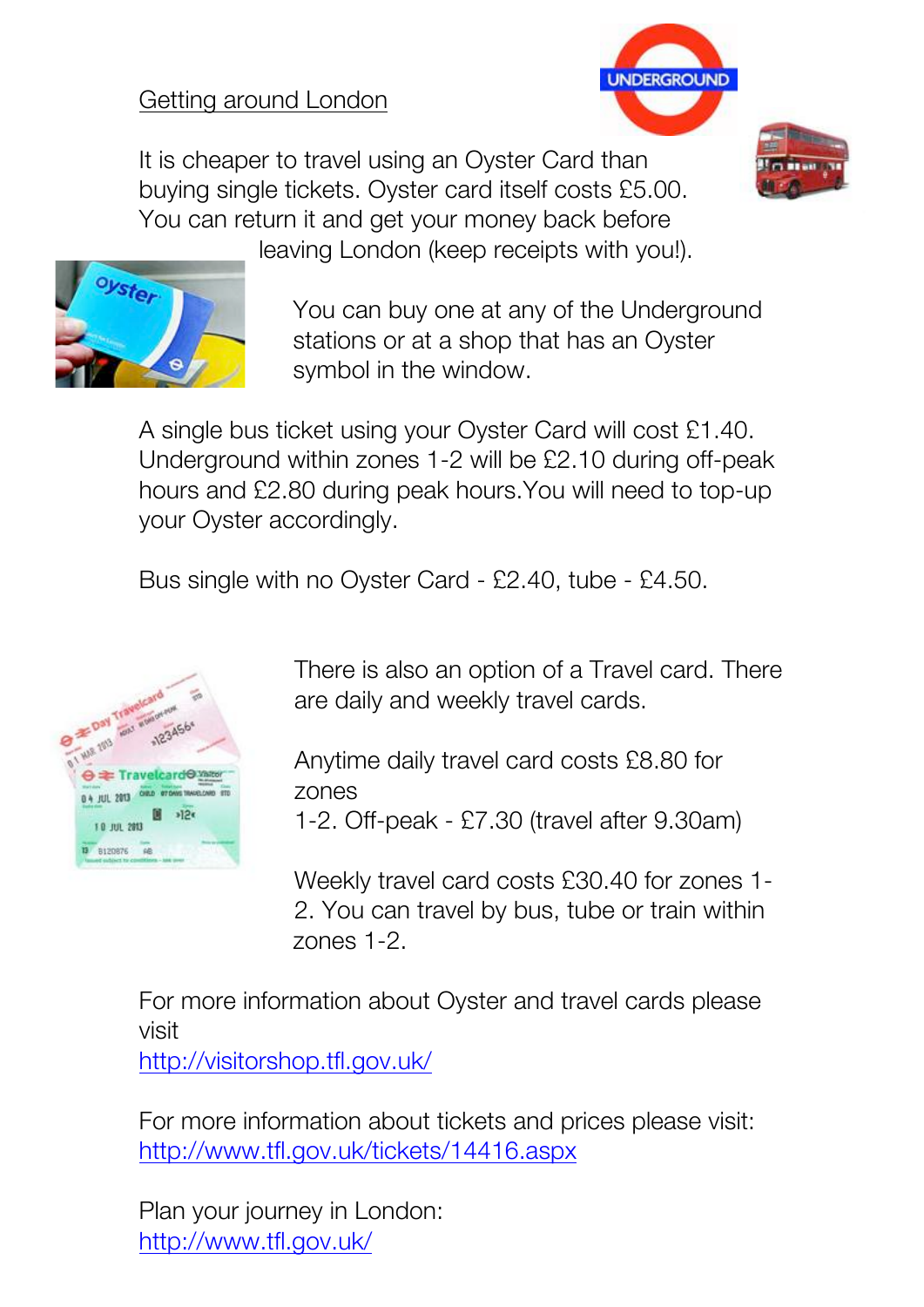## Hotels in Deptford Area

## London Greenwich Travelodge

Travelodge offers great family and accessible rooms. We have visited this hotel and we highly recommend booking your rooms with them.

1 room, 1 night – approx £66.00

It is recommended you book through the website. Try and book as soon as possible!

Travelodge London Greenwich Hotel Blackheath Road **Greenwich** London SE10 8DA

#### http://www.travelodge.co.uk/hotels/539/London-Greenwich-hotel

If you have any problems with your booking, let us know and we will provide you with more options. There are other hotels close by.

The Travelodge is walking distance to Heart n Soul. We are at an arts centre called The Albany:

Heart n Soul The Albany Douglas Way London SE8 4AG

Use can use the following links to get directions maps.google.co.uk www.streetmap.co.uk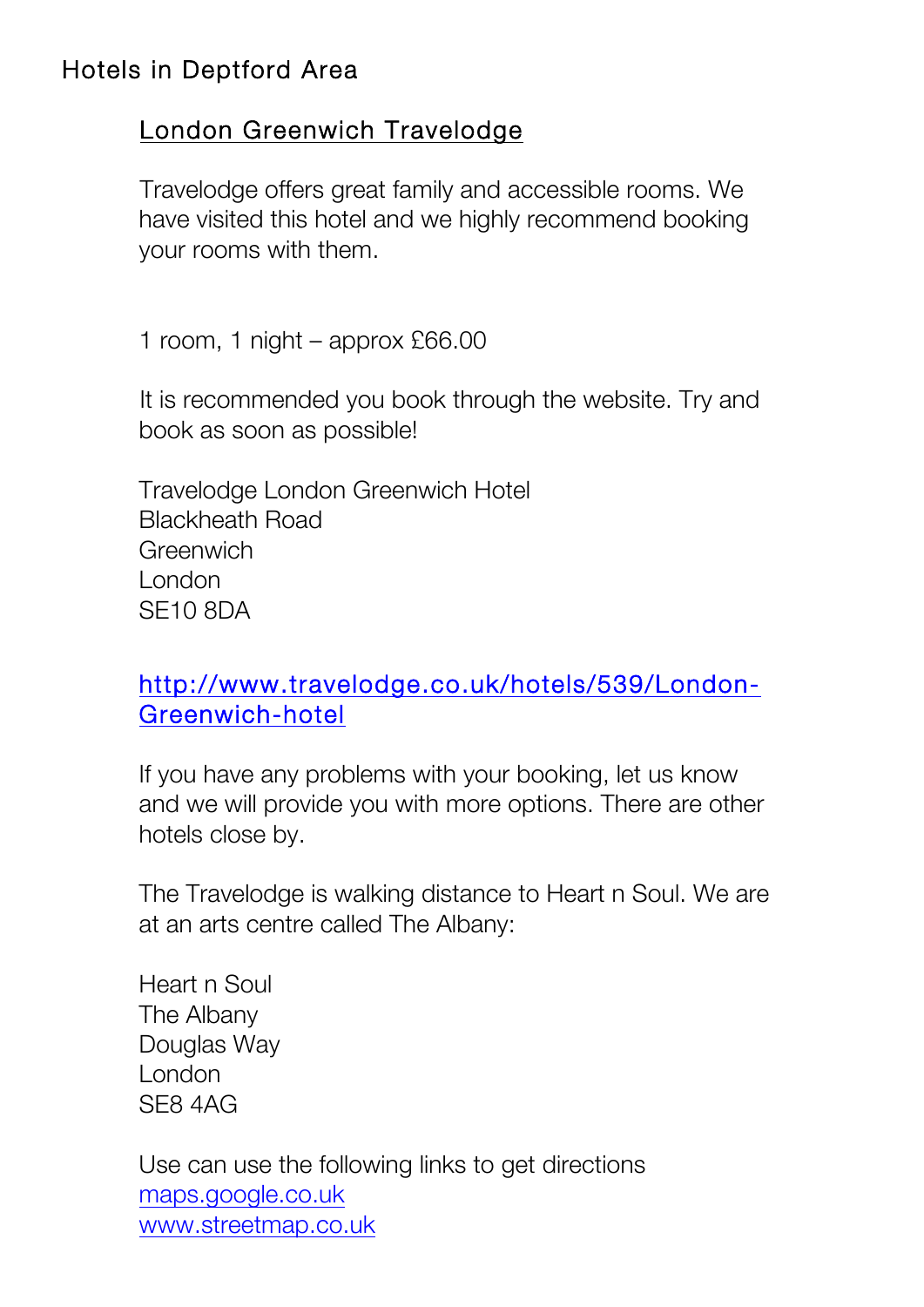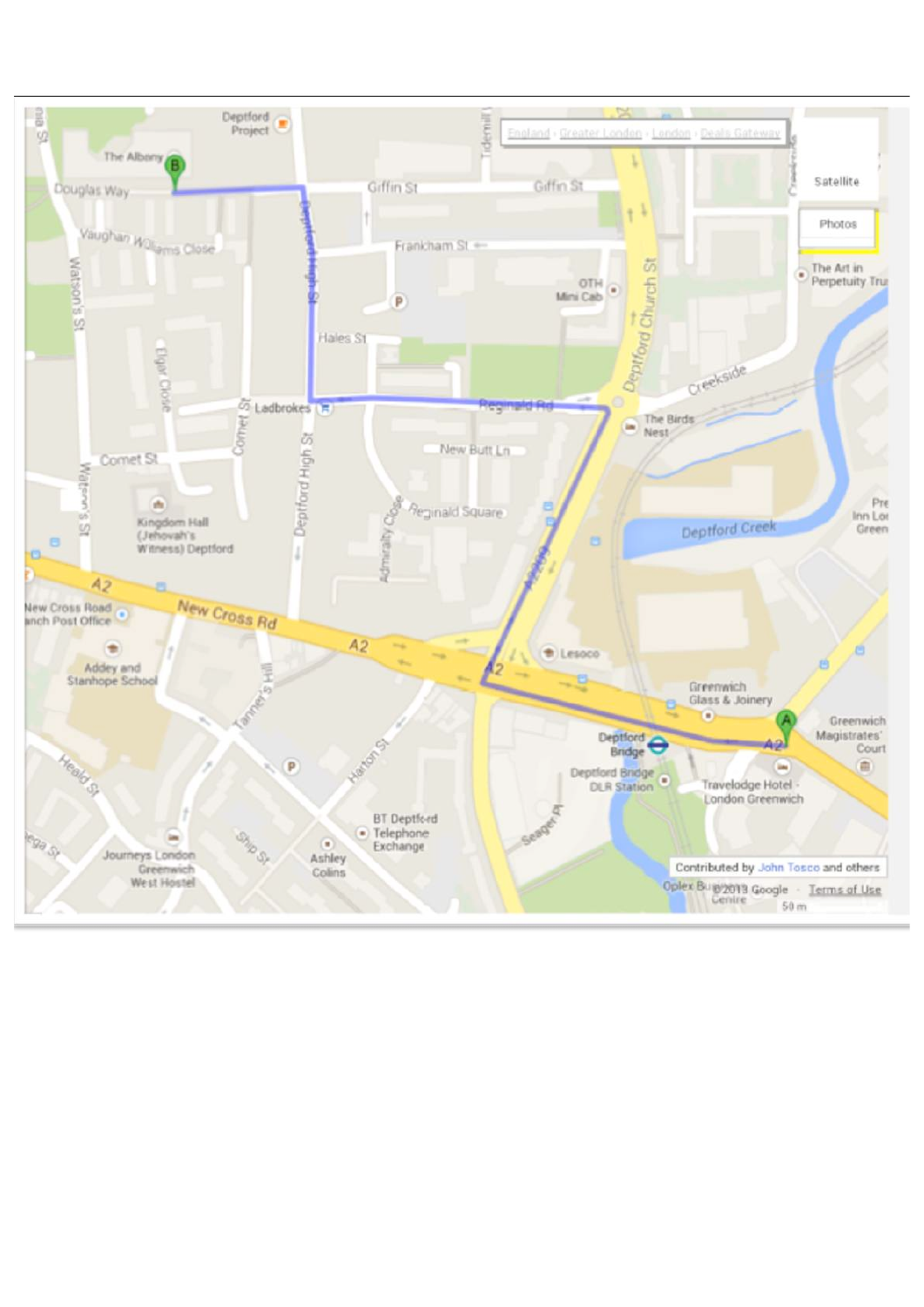# Sightseeing

#### Things to see in Central London

We have suggested some sights of London below. Most are within a walking distance once you get into central London.

From Deptford, you could take bus 453 towards Marylebone or 53 towards Whitehall and get off at the Westminster Bridge bus stop. Crossing over you will see:

The Houses of Parliament



• The Westminster Abbey



If you keep walking down the Whitehall you will get to:

• Trafalgar Square including National **Gallery** 

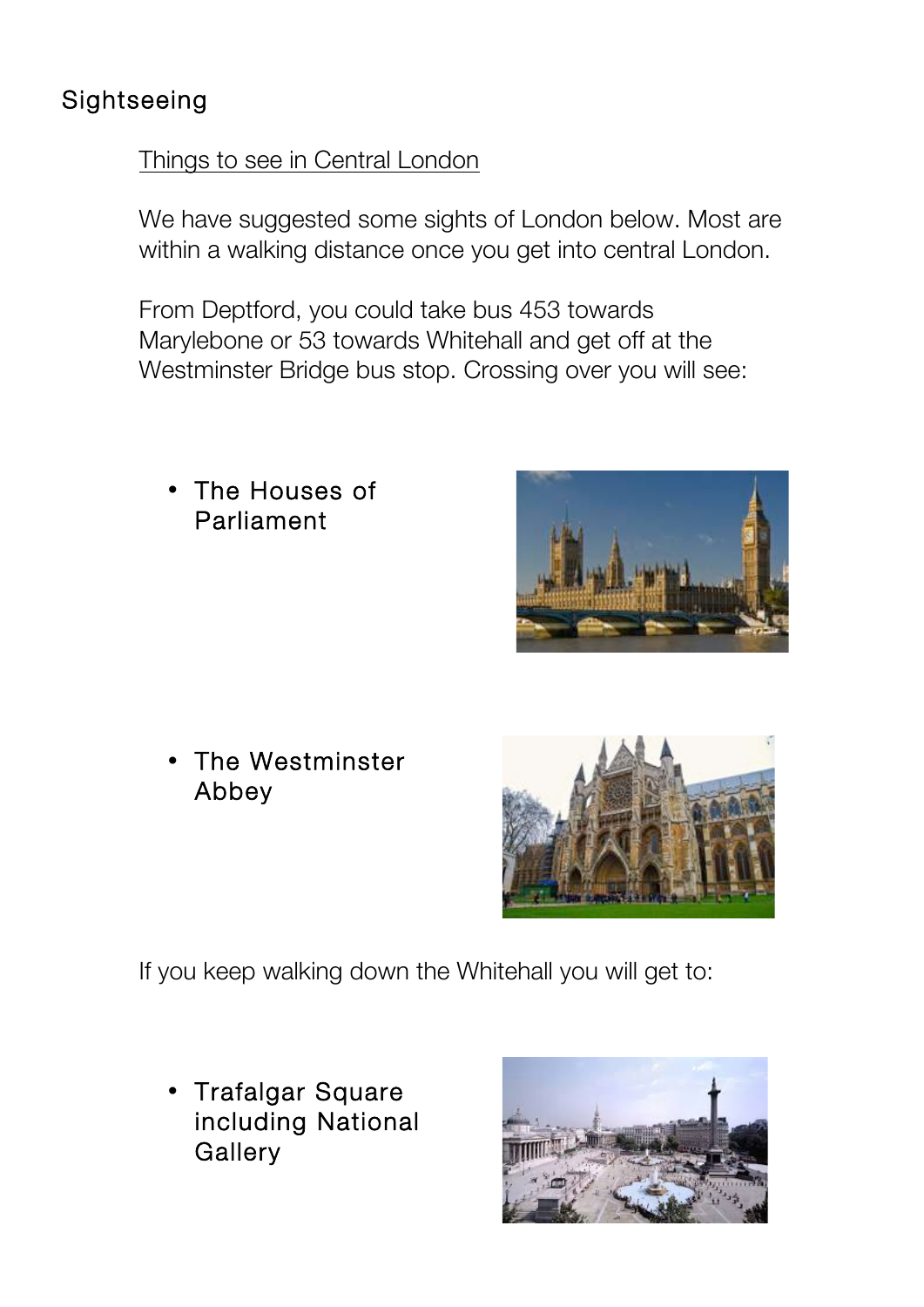Once in Trafalgar Square, walk down The Mall and you will get to:

• The Buckingham Palace



Behind the National Gallery you will find:

• Leicester Square



• Piccadilly Circus

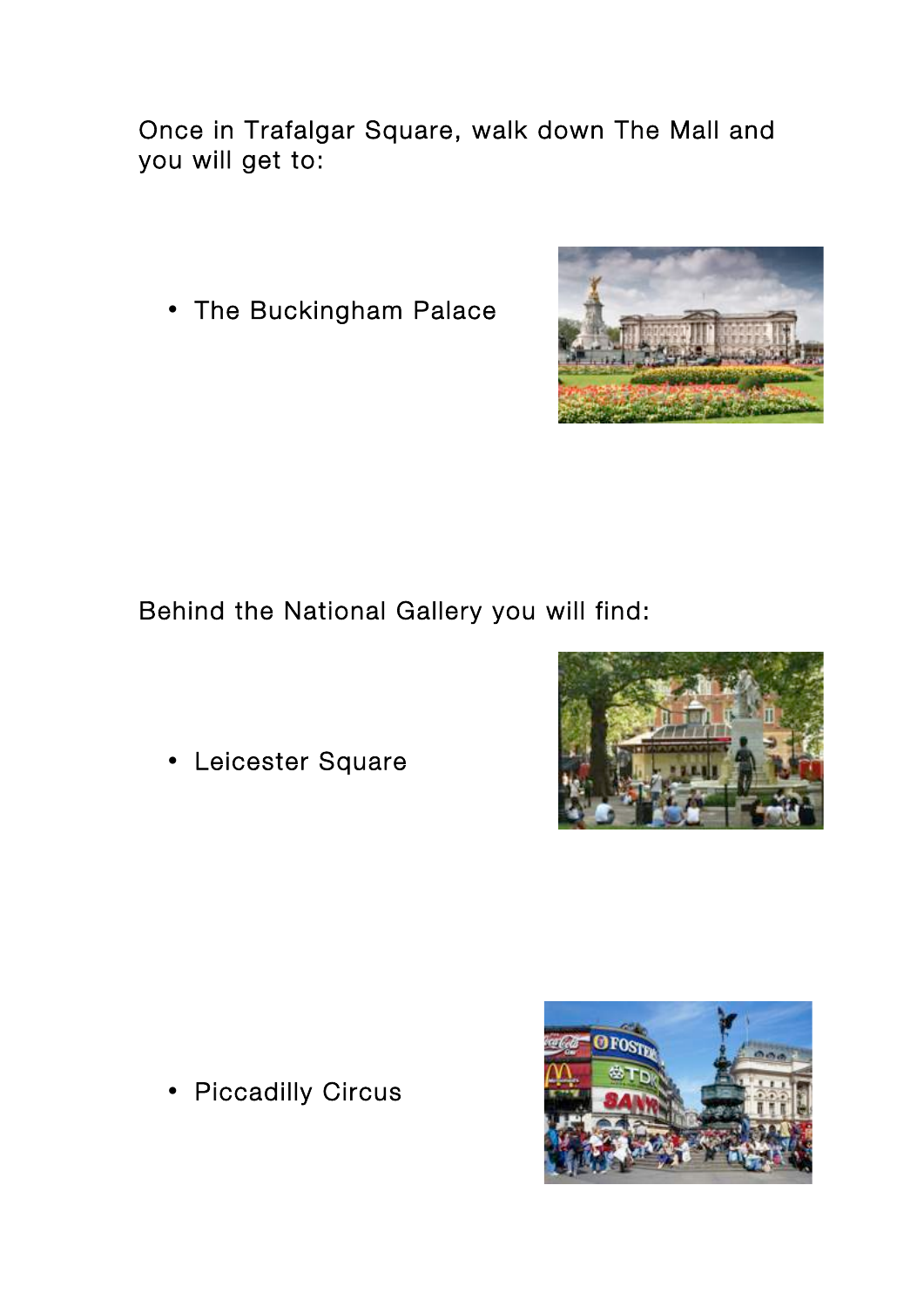Other places of interest in Central London:

• Tower Bridge

• The Tower of London

- St Paul's Cathedral
	-

• Greenwich Park